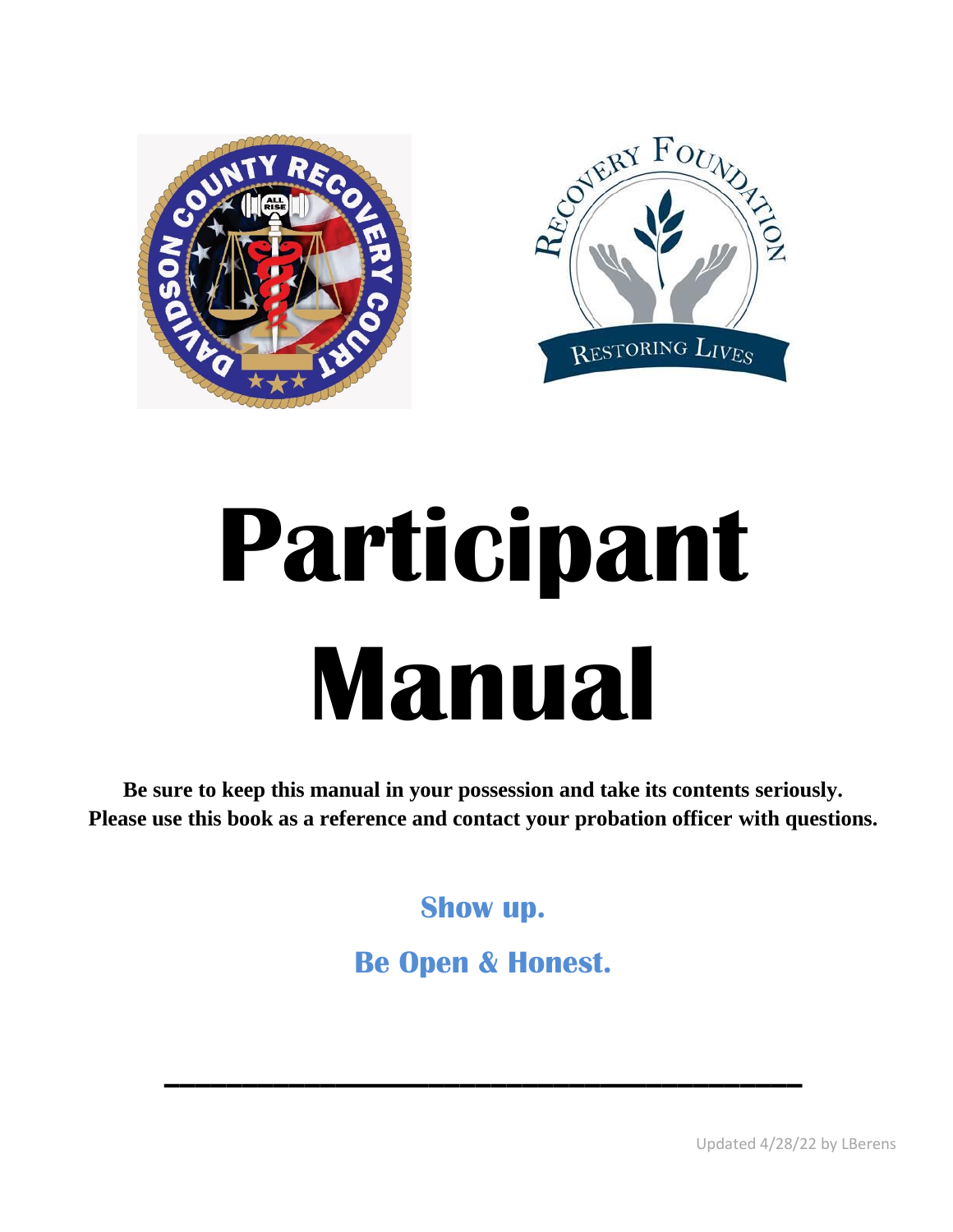#### **Contents**

<span id="page-1-0"></span>

| mipol tant Contacts             |              |                                 |
|---------------------------------|--------------|---------------------------------|
| <b>Probation Department</b>     | 615-862-8380 | RecoveryCourt.nashville.gov     |
| <b>Treatment Director-Ramie</b> | 615-554-0965 | TennesseeRecoveryFoundation.org |
| Averhealth-drug testing         | 615-777-0850 | my.averhealth.com               |
| <b>Mental Health Coop</b>       | 615-726-3340 | MHC-TN.org                      |
| Public Defender's Office        | 615-862-5730 | PublicDefender.Nashville.gov    |
| District Attorney's Office      | 615-862-5500 | DA.Nashville.gov                |
| <b>Criminal Court Clerk</b>     | 615-862-5601 | CCC.Nashville.gov               |

### **Important Contacts**

#### **Grievance Policy**

<span id="page-1-1"></span>All concerns and complaints regarding the Recovery Court team and the program should be brought to the Program Manager's attention at 615-862-8380. If there is no resolution to your grievance, the Court Administrator should be contacted at 615-862-8318. Recovery Court does not discriminate against race, color, national origin, gender, gender expression, gender identity, sexual orientation, age, religion, creed or disability in admission to, access to, or operations of its programs, services, or activities.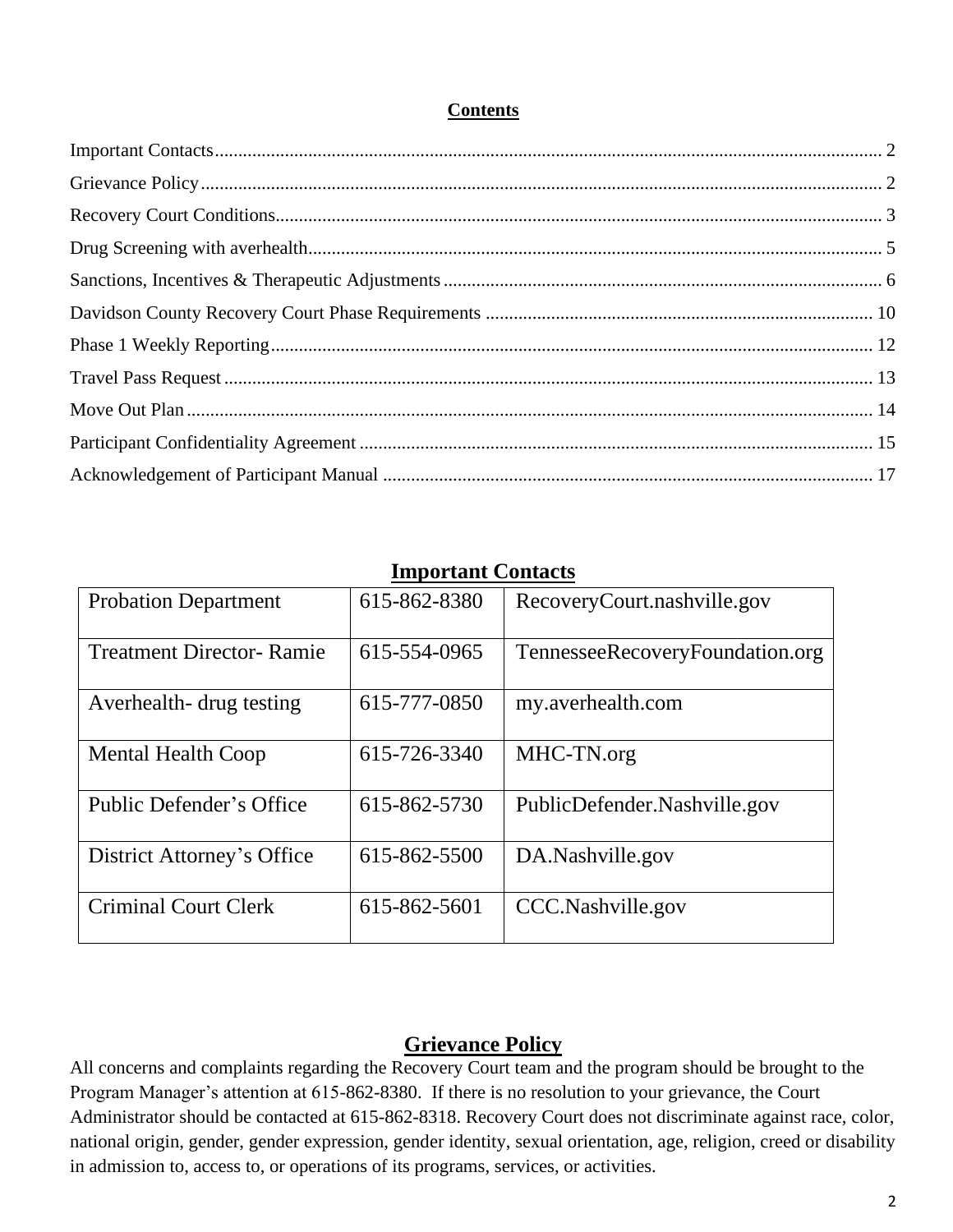# **Recovery Court Conditions**

- <span id="page-2-0"></span>1. I am agreeing to enter Recovery Court with a supervision period of no more than 24 months which may exceed the length of my sentence. I understand that phase 1 is a minimum of 60 days, phase 2 is a minimum of 90 days, phase 3 is a minimum of 90 days, phase 4 is a minimum of 90 days and phase 5 is a minimum of 90 days.
- 2. I will report to court as directed based on my phase or as directed by the Recovery Court Team unless prior approval has been granted by the Recovery Court team.
- 3. I will not drink alcohol or use illegal or non-prescribed substances while in Recovery Court. I will refrain from partaking in food or liquids that may alter drug testing results including (but not limited to) CBD, vitamins, over the counter supplements, poppyseeds, SleepWalkers, Kratom, Kombucha, bath salts, synthetic marijuana, detox drinks, creatine, and excessive quantities of fluids leading to an invalid urine sample.
- 4. All verbal and written communications to the Recovery Court team will be truthful.
- 5. I will submit to drug and alcohol testing as directed at averhealth. Not reporting for an ordered drug screen will earn a high sanction that may include jail time.
- 6. I will attend substance abuse treatment and behavioral/mental health assessments and treatment programming while in Recovery Court as clinically directed. Treatment meetings include but are not limited to IOP, MRT, Aftercare, Anger Management, Parenting, Seeking Safety, Marijuana Dependence, Behavioral Health Evaluation, therapy, etc.
- 7. In addition to treatment meetings, I will also attend community meetings as determined by my phase or clinical need. Community meetings include but are not limited to therapy, 12 step meetings, spiritual counseling, Celebrate Recovery, SMART Recovery, CODA, SLAA, GED/HiSET courses, financial literacy, etc. I will get my meeting sheet signed by the counselor/facilitator and bring this sheet to court for each scheduled appearance. I understand that not completing my meeting sheet as required will earn a sanction from the Judge.
- 8. I will maintain employment throughout my time in Recovery Court. I understand that not maintaining a job may hinder my ability to progress through Recovery Court. I also understand that if I receive disability and cannot work, I am required to complete 20 hours of community service each month. I understand that I must get my community service approved by my Probation Officer prior to completing any hours.
- 9. I will avoid all people, places, and things that are not conducive to my recovery and safety. That includes alcohol, drugs, and other illegal activity.
- 10. I agree to complete drug and alcohol treatment and attend all mental/physical health appointments as directed by the Recovery Court Team and clinical recommendations.
- 11. I will notify the Recovery Court team if I plan to move and *will submit a move out plan* if living in assigned housing. *I will not move out of assigned housing without prior approval from the Recovery Court team*.
- 12. The following medications are approved while participating in Recovery Court: Aspirin, Advil, Aleve, Ibuprofen, Motrin, Tylenol, Claritin, Zyrtec, Alka-Seltzer-Cold-Plus, Ecotrin, and Naproxen. Liquid medications are prohibited. **All other medications or supplements not listed above must have prior approval by the Recovery Court Treatment team** *prior* **to taking without exception**. Proof of updated prescriptions and supplements must be provided to the probation officer and treatment provider.
- 13. I understand that I am eligible for an overnight pass after I have been in the program for a minimum of 30 days. I will submit a travel pass request and get approval from the team prior to any overnight stay. *Travel passes must be submitted to your Probation Office by 9am Wednesday morning to obtain team approval*.
- 14. I understand that I am required to *complete a minimum of eight hours of career or educational advancement* (ie:HiSet classes, job readiness, resume writing, continuing education, or financial readiness).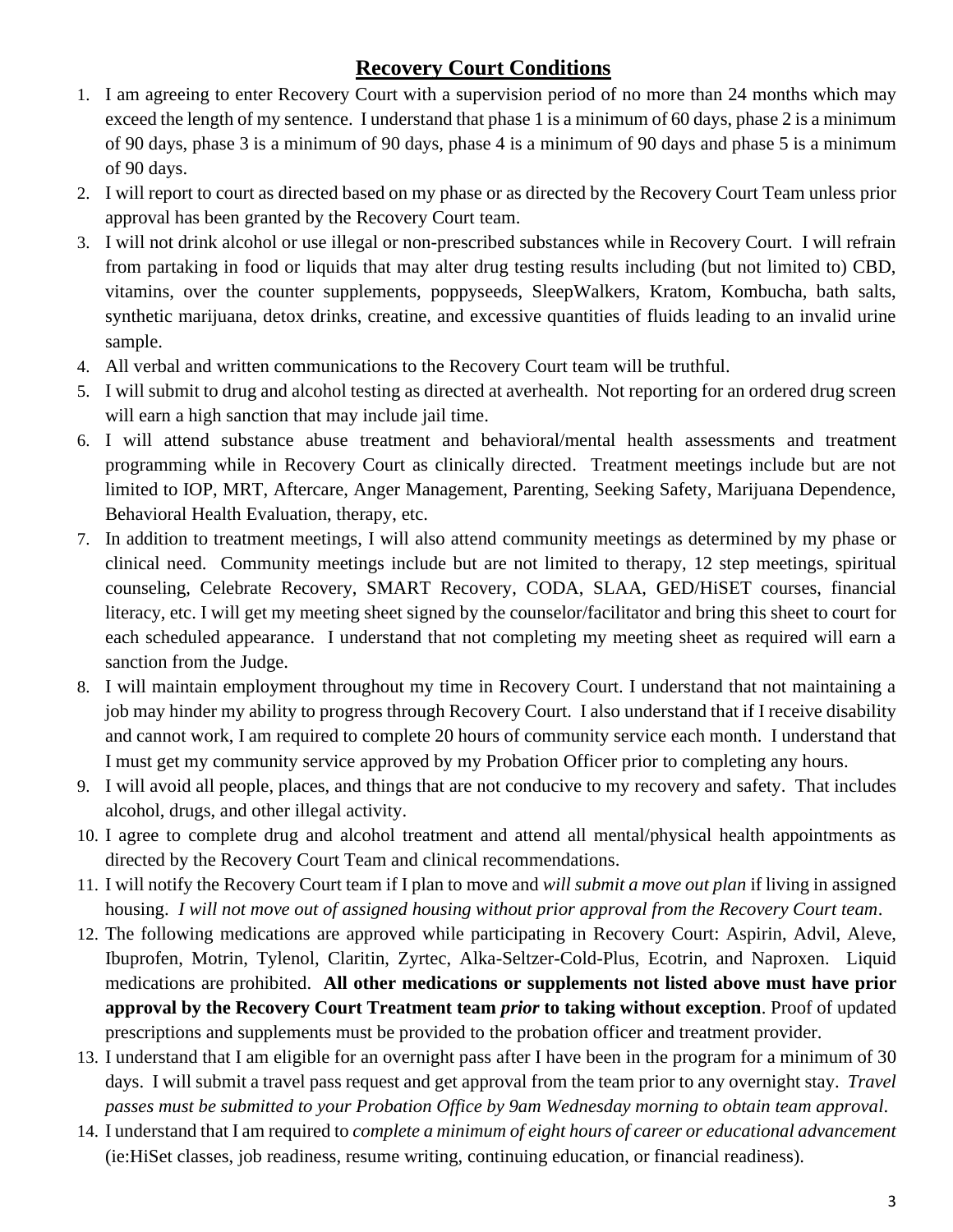- 15. I will immediately notify my Probation Officer of any change in my telephone number, address or employment.
- 16. When my Probation Officer is unavailable and I need immediate assistance, I will seek help from the Program Manager or the Court Administrator.
- 17. I agree to abide by all rules set forth by any treatment or residential agency while participating in Recovery Court. I understand it is my responsibility to provide proof of compliance as requested from treatment providers (including medical providers, medication assisted treatment providers, behavioral health providers and others).
- 18. I will keep the identity and program progress of my fellow participants confidential.
- 19. I will allow my Probation Officer to visit my home or place of employment at any time.
- 20. I shall NOT possess, live with anyone who possesses, or be around a firearm/weapon while participating in Recovery Court.
- 21. I will not have any new arrests. I will immediately report to my Probation Officer all new criminal charges, tickets or summons placed against me whether by criminal citation or arrest both inside and outside of Davidson County. A new arrest and/or conviction committed during my Recovery Court participation may result in sanctions or having my sentence revoked.
- 22. I will not harass, threaten or intimidate the Recovery Court Team or fellow participants by words or actions.
- 23. All conditions of the Recovery Court program must be completed within my allowed time or a violation will be filed against me that may result in my supervision being extended or revoked.
- 24. I understand that all additional conditions listed on my Disposition Sheet or other Court Order is a condition of my Recovery Court requirements. Failure to complete additional conditions as court ordered may result in a probation violation warrant being issued.

**\_\_\_\_\_\_\_\_\_\_\_\_\_\_\_\_\_\_\_\_\_\_\_\_\_\_\_\_\_\_\_\_\_\_\_\_\_\_\_\_\_\_\_\_\_\_\_\_\_\_\_\_\_\_\_\_\_\_\_\_\_\_\_\_\_\_\_\_\_\_\_\_\_\_\_\_\_\_\_\_\_\_\_\_**

25. **Additional Conditions** required while in Recovery Court (ie: restitution, stay away, miscellaneous

classes): \_\_\_\_\_\_\_\_\_\_\_\_\_\_\_\_\_\_\_\_\_\_**\_\_\_\_\_\_\_\_\_\_\_\_\_\_\_\_\_\_\_\_\_\_\_\_\_\_\_\_\_\_\_\_\_\_\_\_\_\_\_\_\_\_\_\_\_\_\_\_\_\_\_\_\_\_**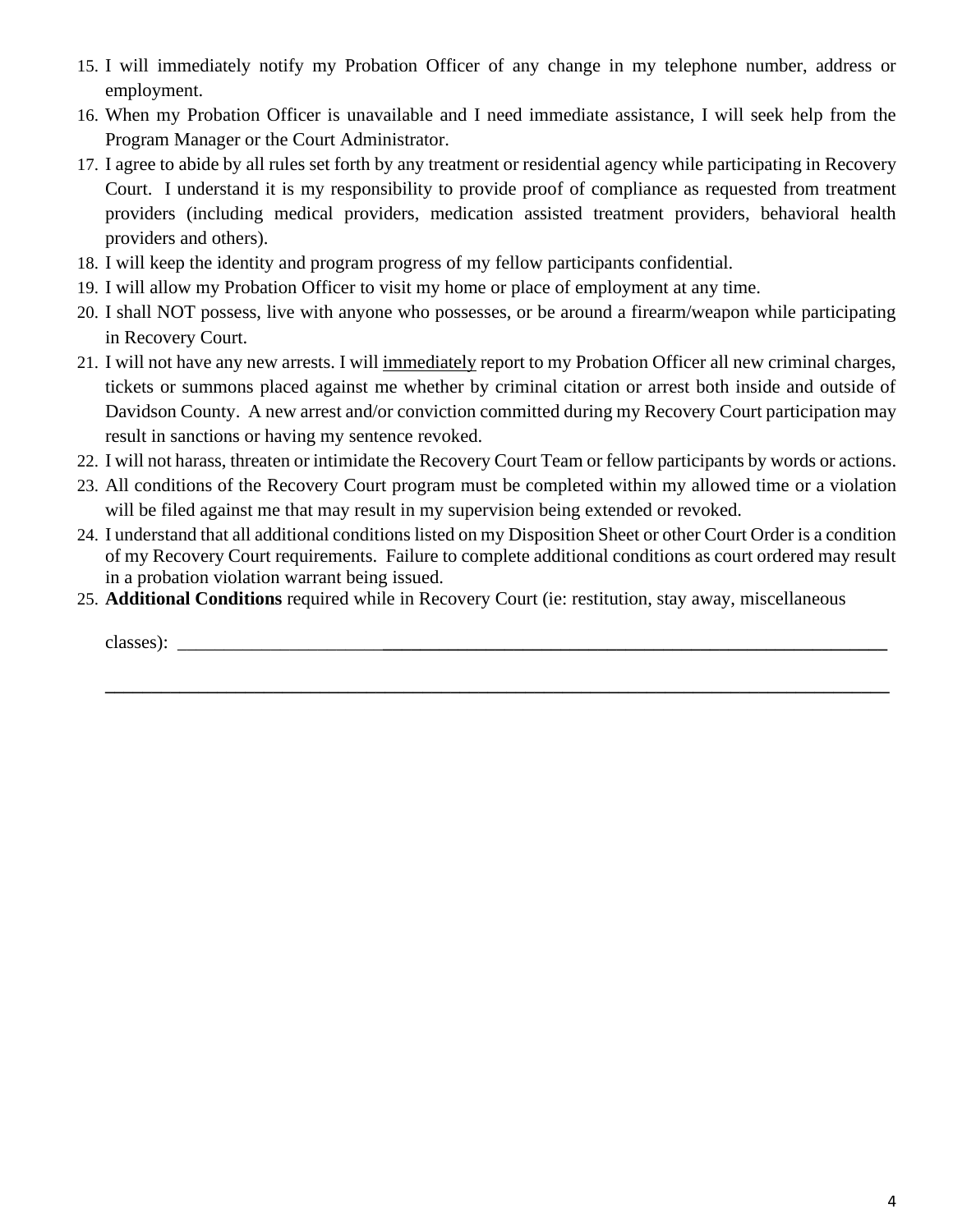

**Drug Screening with averhealth PIN Number:** 

averhealth is located at:

<span id="page-4-0"></span>**404 James Robertson Parkway (Parkway Towers), 1st floor, Suite 110**

\*\*If reporting for testing after 6:00 p.m. or on a weekend/holiday, please use the James Robertson Parkway entrance.

**Monday – Friday: Opens at 8:00 a.m. and closes at 7:00 p.m. Weekends and Holiday hours are 10:00 a.m. until 2:00 p.m.**

**Weekend/holiday hours** occur every Saturday and Sunday as well as New Year's Day, Memorial Day, 4<sup>th</sup> of July, Labor Day, Thanksgiving Day and Christmas Day.

## **In order to meet the drug testing requirements, please follow the below instructions:**

- Start calling 615-777-0850 every single day as early as 5:00 a.m. You will enter your PIN number and listen to the entire message to hear the testing hours and important updates! You may also check online at **[my.averhealth.com](http://www.my.averhealth.com/)**
- When the automated system reports that you are scheduled to test, you must report for your drug screen the same day during testing hours listed above.
- Testing is scheduled by an independent computer system and is meant to be completely random. You must call every single day to ensure you do not miss a test.
- You must take a photo I.D. with you to your first screen.
- The cost of the test is **\$2.00 for Phase 1 and 2. \$5.00 for Phase 3, 4, and 5.** You may pay with cash, money order, or credit/debit cards (there is a surcharge when using a debit/credit card).

# **Showing up and being honest are the pillars to Recovery Court.**

**If you miss a drug screen or fail to report new use, you should expect a jail sanction to be determined by the Judge.**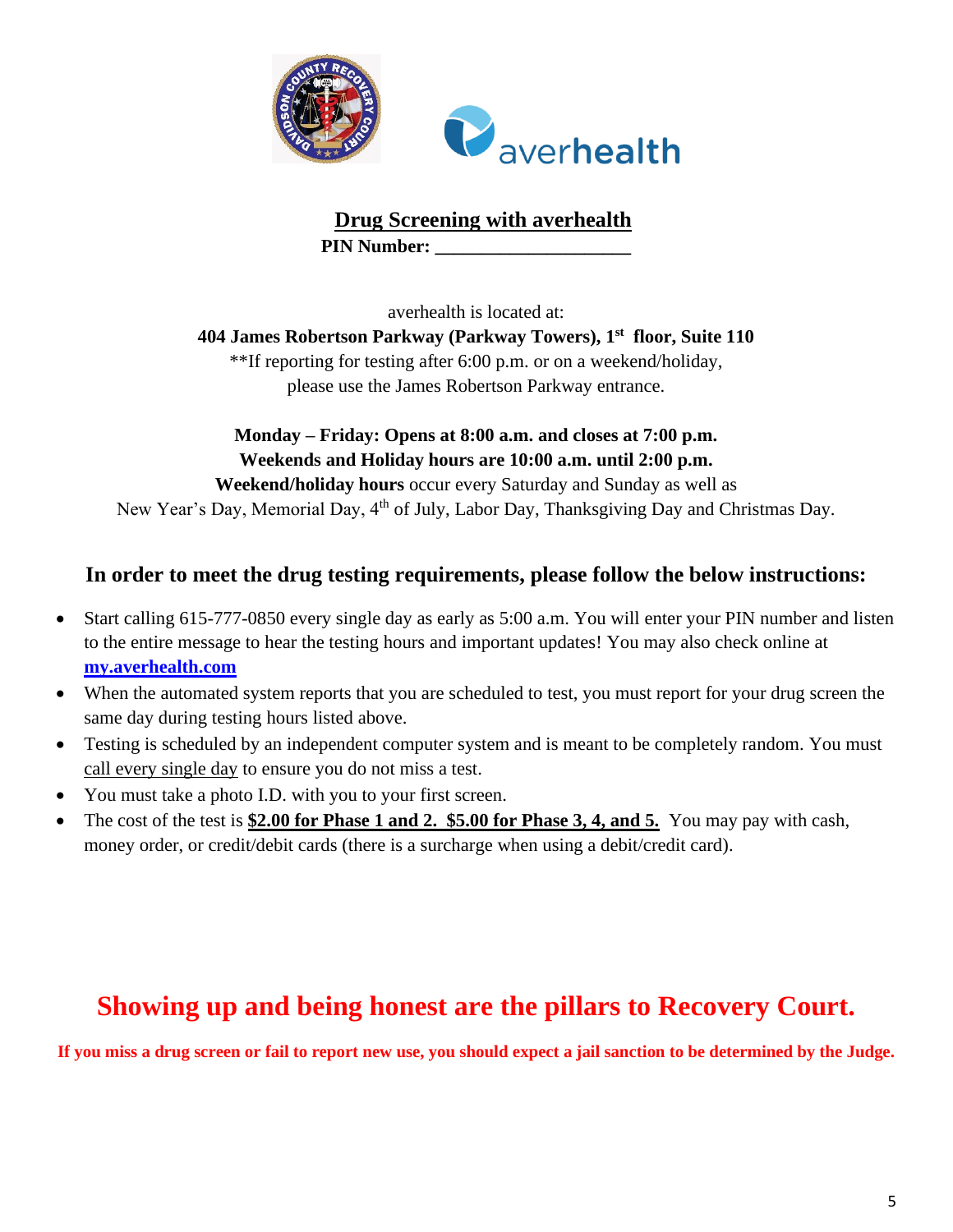# **Sanctions, Incentives & Therapeutic Adjustments**

<span id="page-5-0"></span>Recovery Court is a highly individualized program intended for participants that want to change their life. We accept participants that have previously displayed a high degree of anti-social behavior. Some examples of anti-social behavior include drug use, lying, theft, assault, isolation, not taking responsibility, poor friend choices, negative attitudes and misusing money. Participants are successful in this program because they work hard to change their past antisocial behaviors. When positive, prosocial changes are made or displayed, the Judge will issue an incentive. When antisocial behaviors or attitudes occur, we issue a sanction and a therapeutic adjustment may be made.

Sanctions and incentives are issued by the Judge only. The team discusses the antisocial or prosocial behavior. We then review our sanction and incentive guidelines for the Judge to decide on an appropriate sanction or incentive. Finally, the treatment provider will notify the team of any therapeutic adjustments as needed. Each decision is individualized. The following conditions are considered when discussing sanctions, incentives and therapeutic intervention:

- Phase
- Program engagement
- Past performance
- Personal needs
- Criminal history
- Individual plea agreement
- Substance abuse history
- \* Treatment history
- Medical or mental health needs
- Current financial situation

**Please keep in mind- the team knows about each individual's personal situation and uses that knowledge in making decisions on sanctions/incentives/therapeutic adjustments. When a situation doesn't seem fair, we ask that you assume there is something you don't know and trust our process.**

#### *Incentives*

Incentives are rewards for positive behavior and change. **When the Judge is deciding on an incentive, the entirety of the participant's situation is considered, and the consequence is highly individualized**. Below is a list of some common behaviors that may earn an incentive.

#### **Incentive worthy behaviors**

- Attending all office visit appointments
- Gaining employment
- Reporting for all treatment groups, meetings and appointments
- Reporting for all random drug screens
- Passing all random drug screens
- Sobriety milestones
- Complete treatment
- Earning GED
- Completing educational courses
- Significant supportive act toward another individual

#### **Rewards**

- Verbal praise
- Round of applause
- Leave court early
- Phase promotion
- Travel passes
- Small items
- Gift certificates
- Reduced supervision
- Legal incentives
- Letter of commendation
- Posted accomplishments
- Graduation from Recovery Court Program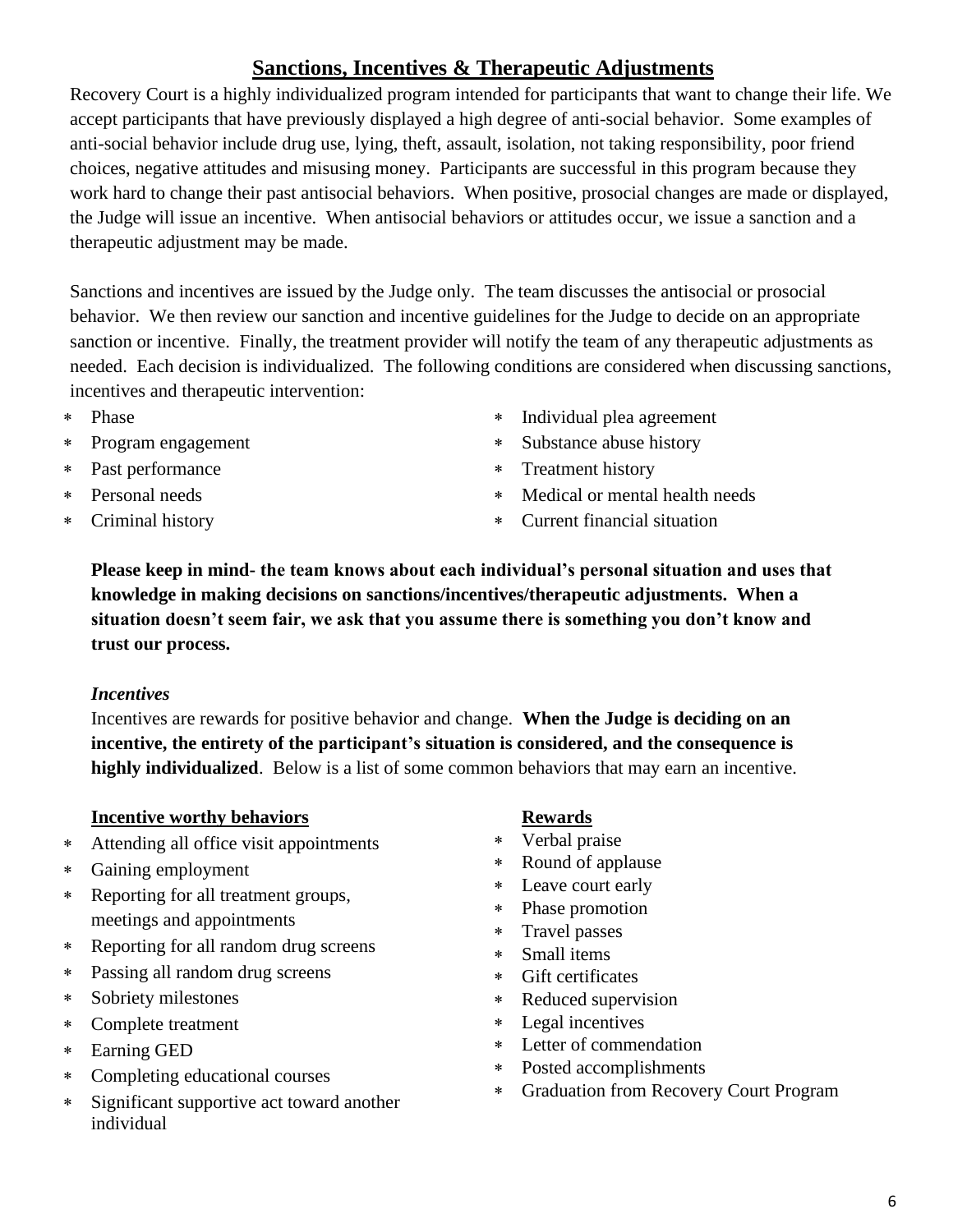#### *Sanctions*

Sanctions are consequences for non-compliant or negative behavior. **When the Judge is deciding on a sanction, the entirety of the participant's situation is considered, and the consequence is highly individualized**. Below is a list of some common behaviors that may earn a sanction. **Sanction worthy behaviors Sanctions**

- Dishonesty
- Moving without an approved move out plan
- Missed meeting with PO
- Missed self-help meeting
- Missed treatment session
- Missed drug test
- Failing to complete an issued sanction
- Failing to gain employment
- Failing to complete court ordered condition
- New criminal charge
- Disrespect to Court team member or partner agency

- Increased supervision
- Verbal admonishment
- Letter or apology
- Writing/drawing assignment
- Daily activity log
- Community service
- Jail
- Journaling
- Court observation
- Team meeting with participant
- Research

#### *Therapeutic Adjustments*

Therapeutic adjustments may be made to your case plan in addition to a sanction in response to anti-social attitude and/or behavior. These adjustments are intended to provide individualized support and may include:

- mental health support
- added self- help meetings
- one-on-one sessions
- relapse prevention classes
- prolonged IOP
- transitional housing
- inpatient treatment
- detox
- new Addiction Severity assessment
- new Risk/Needs assessment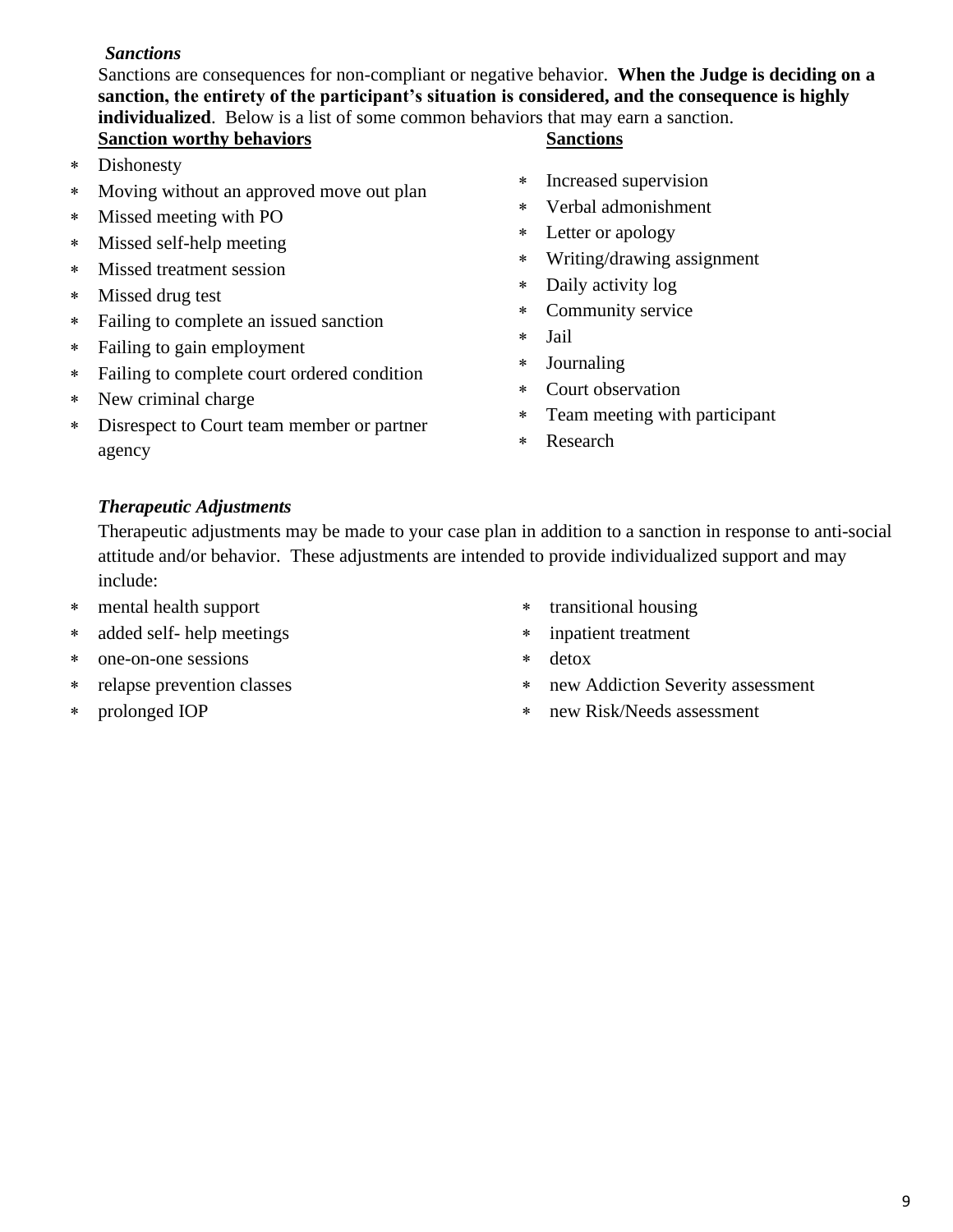# **Davidson County Recovery Court Phase Requirements**

#### <span id="page-7-0"></span>**Phase 1 Acute Stabilization**

#### **60 days minimum, come to court weekly**

- Engaged with treatment
- Comply with additional conditions and supervision
- Develop case plan
- Monthly office visits with P.O.
- Monthly home visits
- Random drug testing- \$2.00 per test
- Obtain immediate medical needs
- Address housing
- Obtain employment
- *Start* changing people, places and things
- 14 days sobriety to move up to phase 2

#### **Phase 2 Clinical Stabilization**

#### **90 days minimum, come to court on the 2nd and 4th Wednesday of each month**

- Engaged with treatment
- Comply with additional conditions and supervision
- Review case plan
- Monthly office visits with P.O.
- Maintain housing
- Address financial needs
- Obtain medical needs
- Maintain employment
- Monthly home visits
- Random drug testing- \$2.00 per test
- *Demonstrate* changing people, places and things
- 30 days sobriety to move up to phase 3

#### **Phase 3 Pro-Social Habilitation**

#### **90 days minimum, come to court on the 3rd Wednesday of each month**

- Engaged with treatment
- Comply with additional conditions and supervision
- Review case plan
- Monthly office visits with P.O.
- Maintain housing
- Maintain employment
- Begin 8 hours of required vocational training/school/GED
- Address medical and financial needs
- Monthly home visits
- Random drug testing- \$5.00 per test
- *Demonstrate* changing people, places and things
- *Establish* recovery network and pro-social activity
- 45 days sobriety to move up to phase 4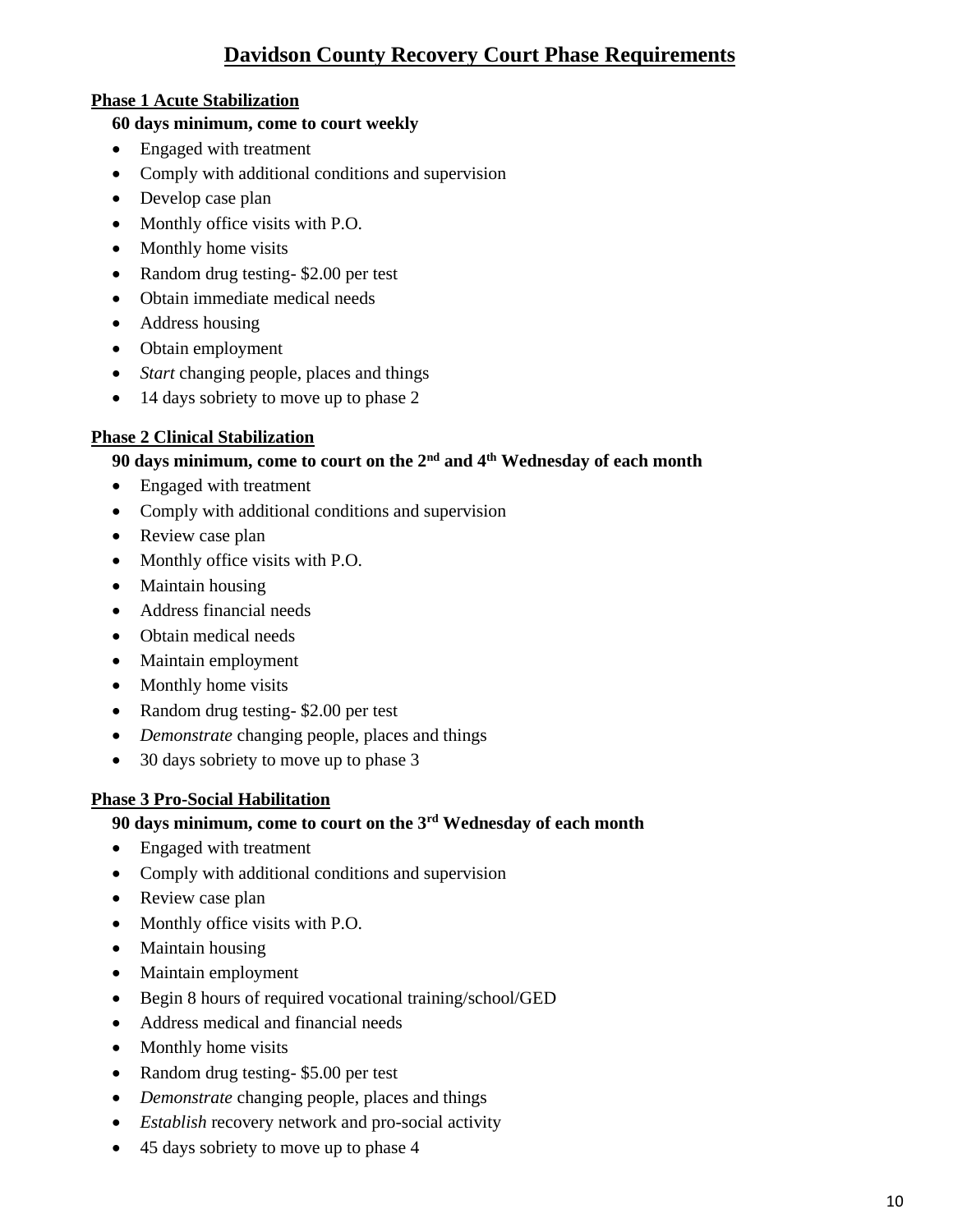#### **Phase 4 Adoptive Habilitation**

#### **90 days minimum, come to court on the 1st Wednesday of each month**

- Engaged with treatment
- Comply with additional conditions and supervision
- Review case plan
- Monthly office visits with P.O.
- Maintain housing
- Address financial and medical needs
- Maintain employment
- Continue 8 hours of required vocational training/school/GED
- Monthly home visits
- Random drug testing- \$5.00 per test
- *Demonstrate* changing people, places and things
- *Maintain* recovery network and pro-social activity
- 60 days sobriety to move up to phase 5

#### **Phase 5 Continuing Care**

#### **90 days minimum, come to court on the 1st Wednesday of each month**

- Engaged with treatment
- Comply with additional conditions and supervision
- Develop continuing care plan
- Monthly office visits with P.O.
- Maintain housing
- Address financial and medical needs
- Maintain employment, vocational training and/or school
- Complete 8 hours of required vocational training/school/GED
- Monthly home visits
- Random drug testing- \$5.00 per test
- Community Service Project
- *Demonstrate* changing people, places and things
- *Maintain* recovery network and pro-social activity

#### **Graduation Requirements**

Participants are eligible to graduate when the following conditions have been met:

- Completed all court ordered requirements
- Completed all assessed aspects of drug and alcohol treatment and continuing care plan
- Maintained sobriety for 90 consecutive days
- Maintained employment
- 8 hours of required vocational training/school/GED
- Participant has a plan for maintaining independence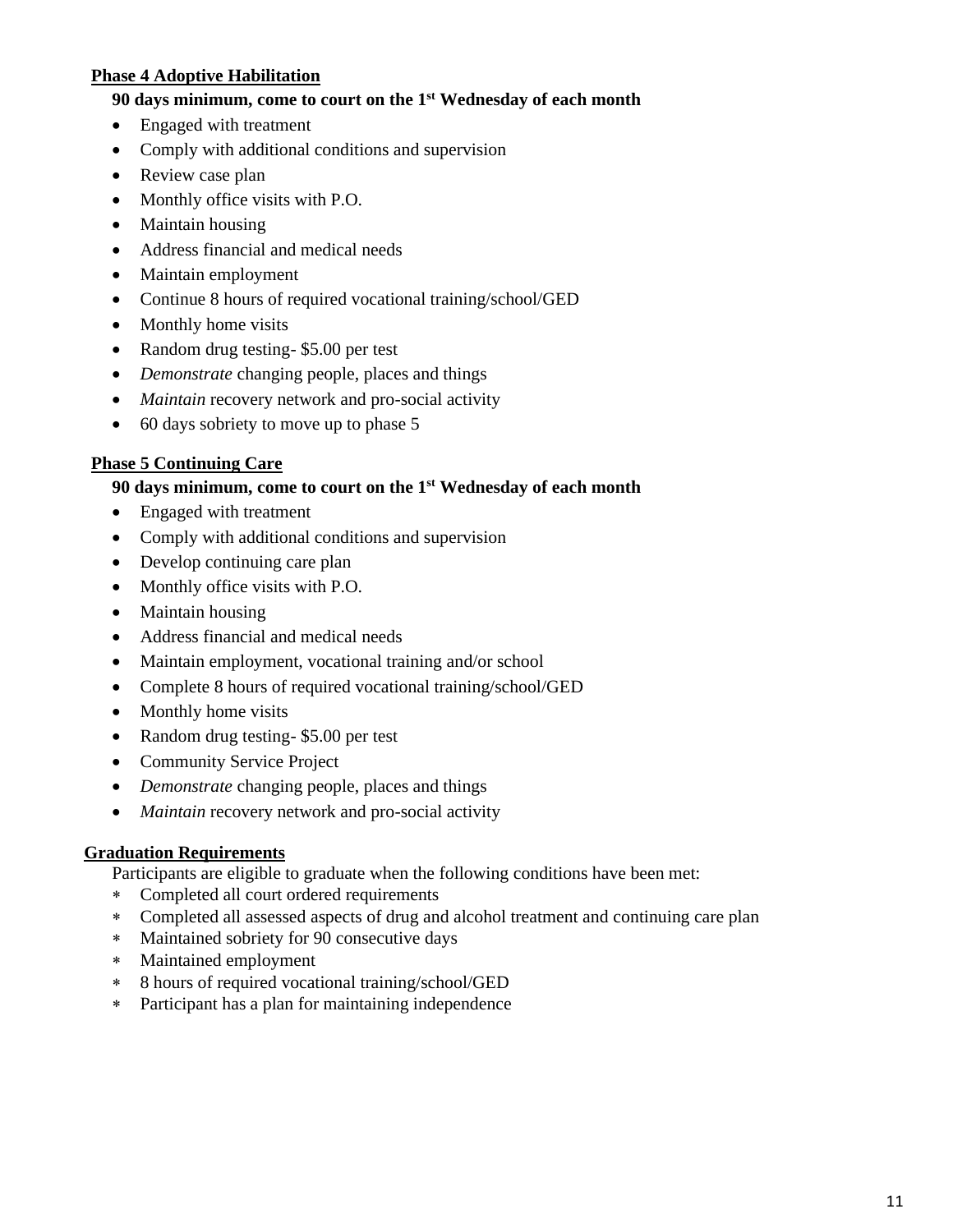#### <span id="page-9-0"></span>**Phase** 1 **Weekly Reporting**

| <b>Important Appointments</b> |                                                                                                        |  |
|-------------------------------|--------------------------------------------------------------------------------------------------------|--|
| $\Box$                        |                                                                                                        |  |
| $\Box$                        |                                                                                                        |  |
| $\Box$                        |                                                                                                        |  |
| $\Box$                        |                                                                                                        |  |
|                               | <b>Community Meetings (Therapy, Self-Help Meetings, Spiritual Counseling and Vocational Training)</b>  |  |
|                               |                                                                                                        |  |
|                               | Counselor: Day/Time: Location: Location:                                                               |  |
|                               |                                                                                                        |  |
|                               |                                                                                                        |  |
|                               | Counselor: Day/Time: Location: Location:                                                               |  |
|                               |                                                                                                        |  |
|                               |                                                                                                        |  |
|                               | Counselor: Day/Time: Location: Location:                                                               |  |
|                               |                                                                                                        |  |
|                               |                                                                                                        |  |
|                               | Counselor: Day/Time: Location: Location:                                                               |  |
|                               |                                                                                                        |  |
| status of your application.   | You are required to obtain employment in Phase 1. Please list where you've applied, a contact, and the |  |

| Where | <b>Contact at Company</b> | <b>Status of Application</b> |
|-------|---------------------------|------------------------------|
|       |                           |                              |
|       |                           |                              |
|       |                           |                              |
|       |                           |                              |

**Highlight from the Week: \_\_\_\_\_\_\_\_\_\_\_\_\_\_\_\_\_\_\_\_\_\_\_\_\_\_\_\_\_\_\_\_\_\_\_\_\_\_\_\_\_\_\_\_\_\_\_\_\_\_\_\_\_\_\_\_\_\_\_\_\_\_\_\_\_\_\_\_\_\_\_\_\_\_\_**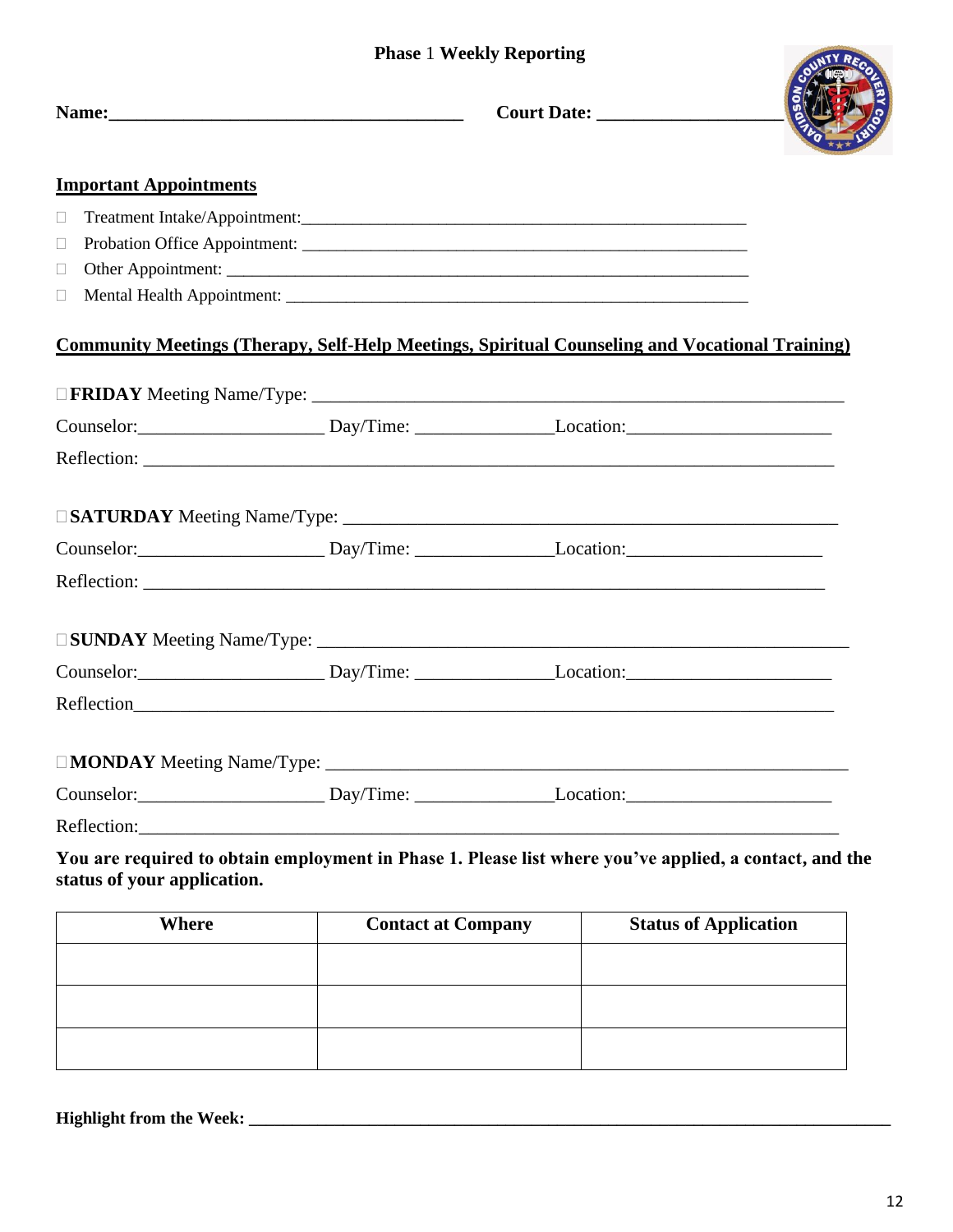

# **Travel Pass Request**

<span id="page-10-0"></span>**\*\*Must be submitted by 9am Wednesday prior to travel for team review and approval in court\*\***

| $\bullet$                                                                                                  | All passes are for clients who are currently in good standing with Recovery Court and partner agencies.       |
|------------------------------------------------------------------------------------------------------------|---------------------------------------------------------------------------------------------------------------|
| $\bullet$<br>violation of program rules and a violation warrant may be issued.                             | All passes must be approved through the Recovery Court Team. If unauthorized passes are taken, you will be in |
| All passes must be submitted to your Probation Officer 24 hours prior to the next court date.<br>$\bullet$ |                                                                                                               |
|                                                                                                            |                                                                                                               |
|                                                                                                            |                                                                                                               |
|                                                                                                            |                                                                                                               |
|                                                                                                            |                                                                                                               |
|                                                                                                            | ,我们也不能在这里的时候,我们也不能在这里的时候,我们也不能会在这里的时候,我们也不能会在这里的时候,我们也不能会在这里的时候,我们也不能会在这里的时候,我们也不                             |
| Participant Signature:                                                                                     | Date:                                                                                                         |
|                                                                                                            |                                                                                                               |
|                                                                                                            |                                                                                                               |
|                                                                                                            |                                                                                                               |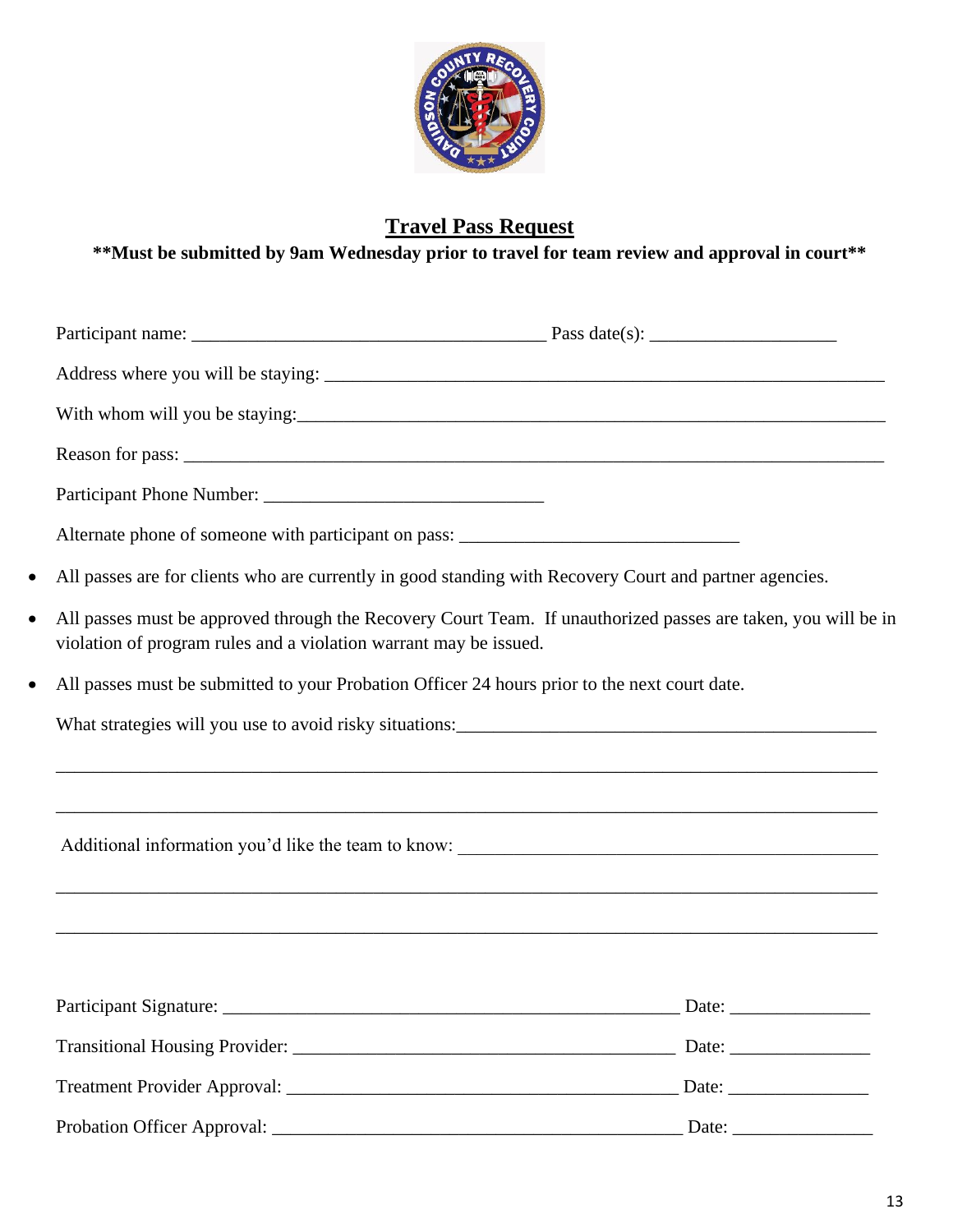

### **Move Out Plan**

<span id="page-11-0"></span>Move out plans are for participants that have been successful in Recovery Court for a *minimum of six months*. This move out plan will provide detail to the Recovery Court team on living arrangements, financial preparation, strategies for maintaining sobriety and transportation plans. **Participants may not move out until the move out plan is approved, and a Recovery Court team member visits the home.**

| Participant name | Submission date                                                                     |  |
|------------------|-------------------------------------------------------------------------------------|--|
|                  | Please list the proposed address. Please list the rent and estimated utility costs. |  |

**Who will live with you at this address? Are they aware and supportive of your recovery? Please provide name, relationship to you and phone number.**

**How will you fulfill your financial obligations (drug tests, gas, child support, rent/utilities)?**

**What strategies will you use to maintain sobriety with less accountability?**

**What method of transportation will you use to comply with Recovery Court requirements (court appearances, drug screens, self-help meetings, IOP, MRT, etc.)?**

|                                                                                                                 | Date: $\frac{1}{\sqrt{1-\frac{1}{2}} \cdot \frac{1}{2}}$ |
|-----------------------------------------------------------------------------------------------------------------|----------------------------------------------------------|
|                                                                                                                 | Date:                                                    |
| Probation Officer Approval: 2008 and 2008 and 2008 and 2008 and 2008 and 2008 and 2008 and 2008 and 2008 and 20 | Date: $\qquad \qquad$                                    |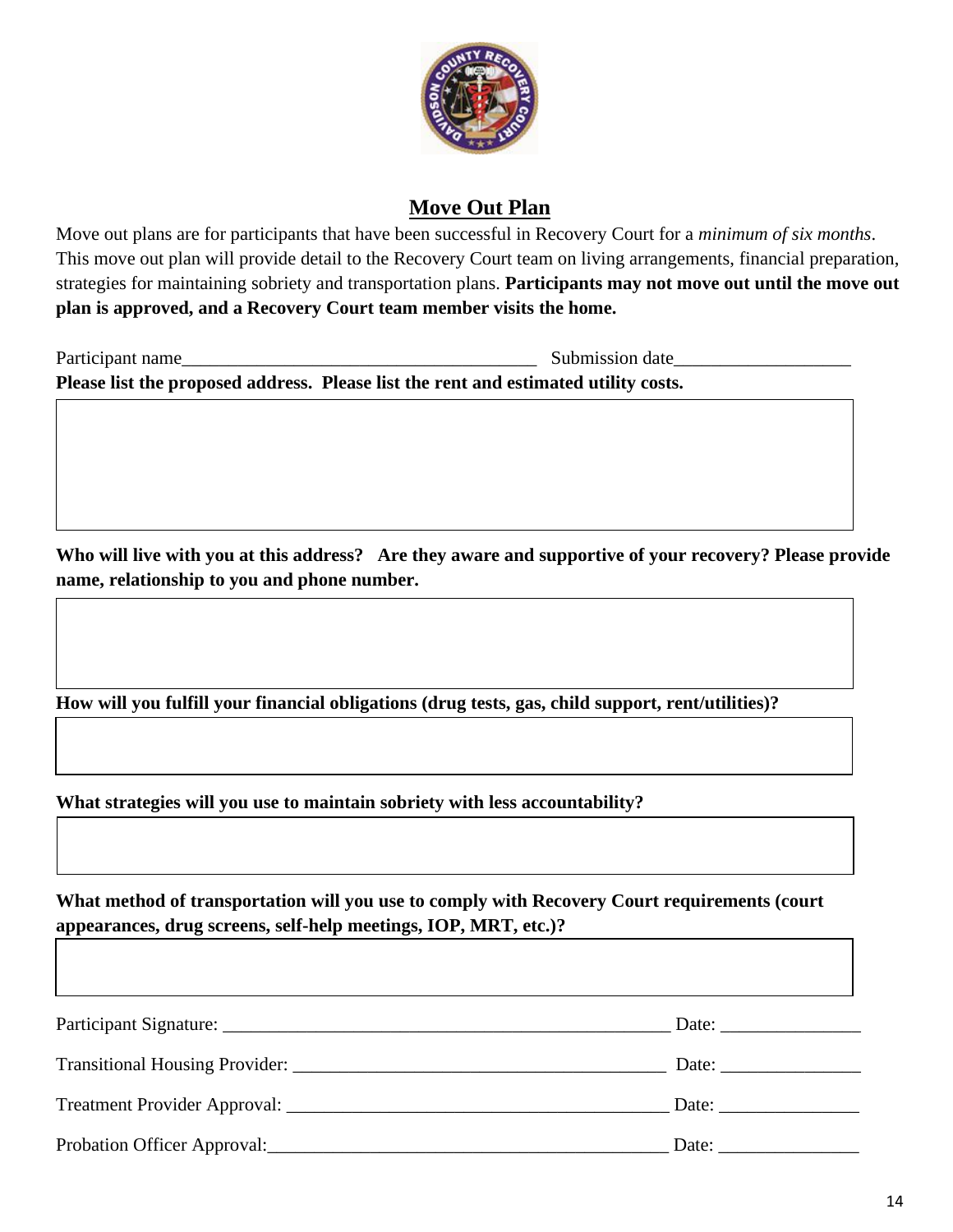

# **Participant Confidentiality Agreement**

#### <span id="page-12-0"></span>**I understand that I am a participant in Recovery Court and that these proceedings are confidential and respectful in nature.**

The information from the Davidson County General Sessions Recovery Court, treatment providers and other partnering agencies' records will be discussed and that I should not discuss these matters with other people.

I further understand that during my participation in the Davidson County General Sessions Recovery Court, I may hear information that is highly sensitive and legally confidential information (under Federal Rule 42\_CFR, Part 2.). I agree that I will keep all information about the Davidson County General Sessions Recovery Court's other participants strictly confidential. I also understand while on Virtual Court I should be alone or in a situation where others are not privy to court proceedings without a signed confidentiality agreement on file with the Recovery Court Team.

I understand whether I am attending court virtually or in person, I will be respectful, use appropriate language, be dressed in appropriate attire, and refrain from using a cell phone while in the courtroom. I also understand that I will be respectful and not discriminate against individuals on the basis of race, color, national origin, gender, gender expression, gender identity, sexual orientation, age, religion, creed or disability.

#### **I understand and agree to abide by the participant confidentiality agreement from this date forward.**

Printed Name of Participant

\_\_\_\_\_\_\_\_\_\_\_\_\_\_\_\_\_\_\_\_\_\_\_\_\_\_\_\_\_\_\_\_\_\_\_\_\_\_\_\_

\_\_\_\_\_\_\_\_\_\_\_\_\_\_\_\_\_\_\_\_\_\_\_\_\_\_\_\_\_\_\_\_\_\_\_\_\_\_\_\_ \_\_\_\_\_\_\_\_\_

Signature of Participant Date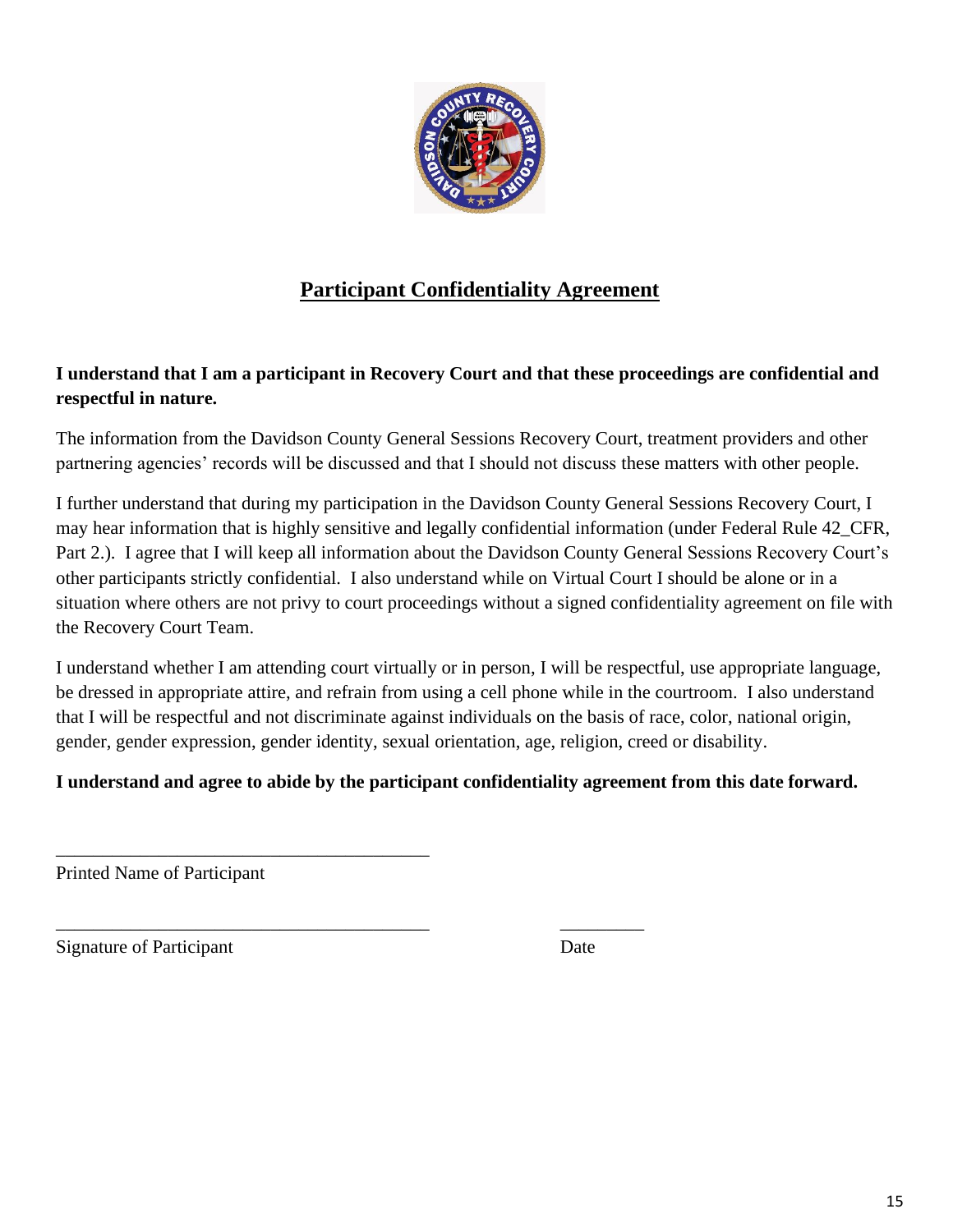#### **EQUAL OPPORTUNITY IS THE LAW IN TENNESSEE**

The Civil Rights Act of 1964 was passed to ensure the people of the United States equal treatment, rights, and opportunities regardless of race, color, or national origin. Title VI of that Act prohibits discrimination in federally funded programs.

*"No person in the United States shall, on the basis of race, color, or national origin, be excluded from participation in, be* denied the benefits of, or be subjected to discrimination under any program or activity receiving Federal financial *assistance."*

Included under National Origin is discrimination based on a person's inability to speak, read, write, or understand English. Persons whose primary language is not English can be Limited English Proficient or "LEP." These individuals may be entitled to language assistance with respect to a particular type of service, benefit, or encounter.

All programs and operations of entities that receive assistance from the federal government must comply.

It is important that all applicants and recipients of services know about their rights under the law, and that employees of the Davidson County General Sessions Recovery Court as well as other agencies, organizations, institutions, and contractors providing services with state support, understand what the law requires.

Any person who applies for or receives any benefit or service provided by the Davidson County General Sessions Recovery Court may file a complaint if he or she has had unfair or different treatment because of race, color, or national origin.

Complaints must be filed in writing with the Title VI representative of the location of the alleged discrimination Davidson County General Sessions Court; or with the appropriate regional or central office of the Department of Mental Health and Substance Abuse Services; or with the Office of Civil Rights, 101 Marietta Tower, Suite 2706, Atlanta, Georgia 30323 within 180 days of the suspected discrimination.

The Davidson County General Sessions Recovery Court does not, because of race, color, or national origin:

- 1. Deny and individual any services, opportunities, or other benefits for which he is otherwise qualified.
- 2. Provide any individual with any service, or other benefits, which is different or is provided in a different manner from that which is provided to others under the program.
- 3. Subject any individual to segregated or separate treatment in any manner related to his/her receipt of service.
- 4. Restrict an individual in any way in the employment of services, facilities, or any other advantage, privilege, or other benefit provided to others under the program.
- 5. Adopt methods of administration that would limit participation by any group of recipients or subject them to discrimination.
- 6. Address an individual in a manner that denotes inferiority because of race, color, or national origin.

For further information, contact the Davidson County General Sessions Court Title VI Coordinator:

Gina Fox, Assistant to the Administrator 408  $2<sup>nd</sup>$  Ave N, Justice A.A. Birch Building 615-862-8318

| Print Name (Recipient) | Signature | Date |
|------------------------|-----------|------|
|                        |           |      |
| Print Name (Staff)     | Signature | Date |